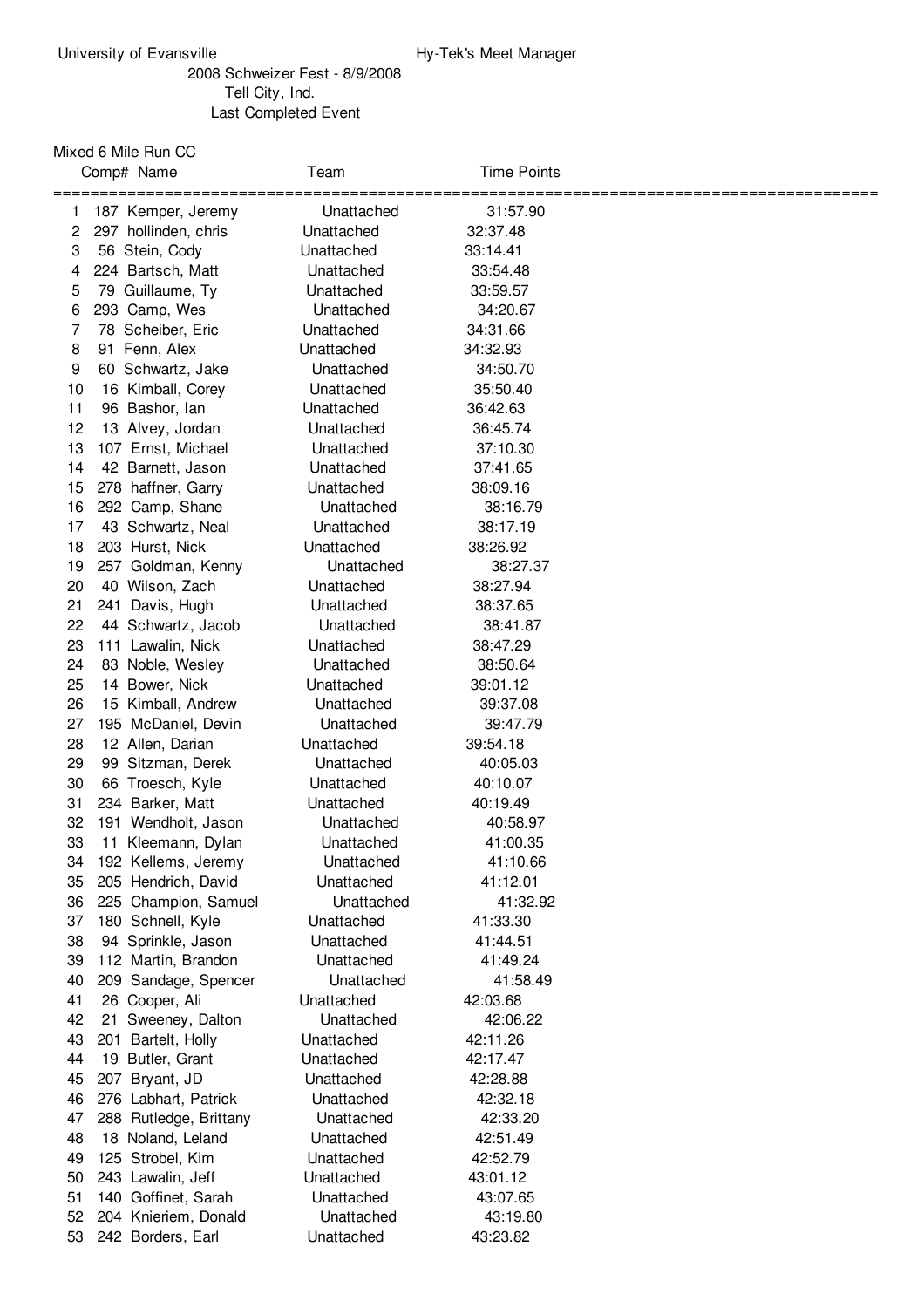73 Henderson, Corey Unattached 43:25.51 218 Morrisn, Jaime Unattached 43:38.04 20 Sweeney, Pat Unattached 43:53.06 291 Goffinet, Brian Unattached 43:57.10 81 Foe, Charles Unattached 44:20.63 190 Sparks, Nathanael Unattached 44:24.82 35 White, Tonya Unattached 44:26.27 65 Wade, Brian Unattached 44:47.20 282 Tucker, Velvet Unattached 44:49.51 215 Morgan, Reid Unattached 44:55.17 223 Taylor, Amanda Unattached 45:00.58 131 Tempel, Arnie Unattached 45:07.47 256 Goldman, Andrea Unattached 45:08.44 38 Brinksneader, Adam Unattached 45:09.32 34 Verkamp, Kaci Unattached 45:10.82 64 Sedwick, John Unattached 45:15.71 274 Blinzinger, Kenny Unattached 45:23.14 202 Davis, Tiffany Unattached 45:28.58 10 Kleemann, Justin Unattached 45:33.19 116 Cutter, Jennifer Unattached 45:34.58 239 Goffinet, Neal Unattached 45:39.84 283 Hagedorn, Zachary Unattached 45:42.90 87 Mulzer, Brett Unattached 45:48.63 171 Strawn, Autumn Unattached 46:04.46 117 Quesenbery, Julie Unattached 46:41.17 251 Hahus, Paul Unattached 46:41.44 80 196 DuPont, Bruce Unattached 47:09.37 289 Hill, Jackie Unattached 47:11.19 82 184 Stewart, Dale **Unattached** 47:13.05 83 110 Stimley, Johnny Unattached 47:36.68 84 70 Dauby, Neil **Unattached** 47:37.73 85 143 Lautner, Janet Unattached 47:48.38 86 57 Golden, Justin **Unattached** 48:19.34 216 Keith, Jacob Unattached 48:23.07 88 36 Dooley, Lilia **Unattached** 48:24.27 76 Pfeiffer, John Unattached 48:37.23 206 Peter, Justin T. Unattached 48:40.16 219 Lytton, Tara Unattached 48:44.21 28 Golden, Janessa Unattached 48:45.07 186 Strange, Samuel Unattached 48:58.01 130 Day, Lisa Unattached 49:17.90 97 Brune, Zacharty Unattached 49:20.13 197 Bartelt, Rita Unattached 49:21.45 97 49 Peter, Darrell **Unattached** 49:27.01 295 Williams, Joe Unattached 49:44.64 99 39 Krueger, Mike Unattached 50:03.72 152 Hotz, Julie Unattached 50:05.27 101 17 Everly, Logan Unattached 50:16.40 246 Greenfield, Dana Unattached 50:23.08 103 71 Lasher, Kyle Unattached 50:26.79 104 4 Chestnut, Jennifer Unattached 50:47.80 105 86 Dunn, Andy **Unattached** 50:52.63 100 Elaman, Michael Unattached 51:12.34 5 Hollinden, Amy Unattached 51:41.66 108 53 Werne, Zach **Unattached** 51:49.61 27 Zoll, Brianna Unattached 51:50.54 133 Hollinden, Kristen Unattached 51:54.38 111 8 Beckort, Mary Jane Unattached 51:54.99 112 54 Lasher, Crystal Unattached 52:08.59 113 62 James, Ray **Unattached** 52:23.89 114 69 Lacy, Dan Unattached 52:24.63